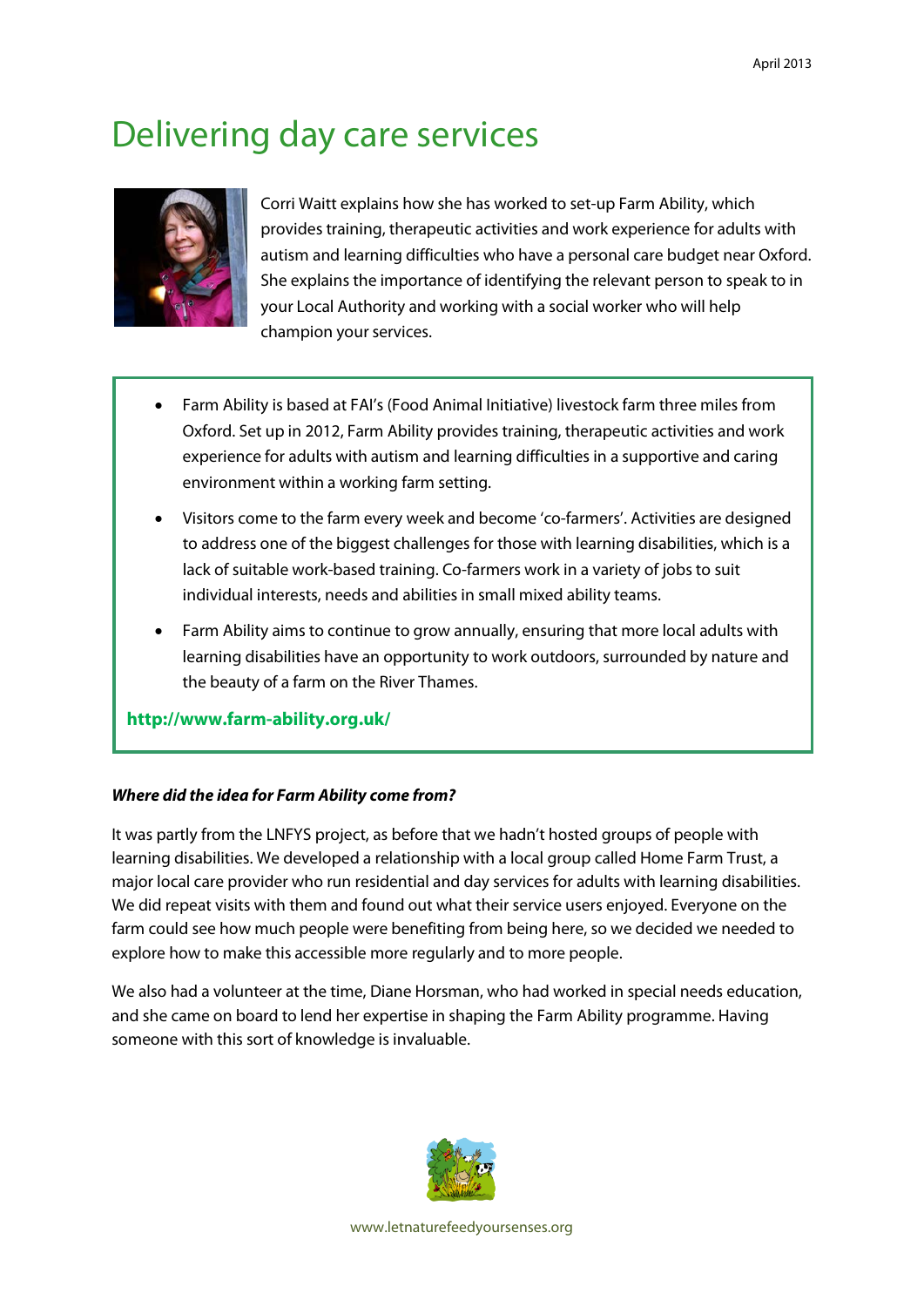# *What were your main concerns when you set up?*

Making sure we had the right insurance, and conducting an appropriate risk assessment. It took a while to get all the right information together and to make sure we had the correct insurance in place. Then it was a case of deciding which activities we could offer and seeing if we could get enough people who wanted to use the service to make it viable. We weren't sure until we gave it a go, but there was nothing else on offer locally, and we thought there would be demand.

# *How did you go about setting up Farm Ability?*

One of the first things we did was to speak to the head of Disability Services at the County Council, he really liked the project and was so positive about it. He thought there would be demand and we were good to go. We also went and spoke with Ann De Bock at Church Farm who was really helpful, she gave lots of great advice, without which we would have been lost. She was the one who suggested we get in touch with the Local Authority to see how we could access people who have personal budgets to allow direct payments. A person's personal budget depends on the nature of their disability and the amount of support they need. She helped us make sense of it all as the funding situation can be confusing.

We asked if we could attend a Local Authority Learning Disability Team meeting to present the project to them. It was a bit like the Dragon's Den, as they asked lots of probing questions. Despite that they were overwhelmingly positive and they had some very helpful advice. This meeting was critical as the learning disability team signposts people to services. If people don't know about you, you won't get referrals.

#### *How did you work out how much your service would cost per person?*

We took some advice from similar services and the learning disability team, and worked out our costs. Our charges vary depending on the ratio of carers to co-farmers. One support person to five co-farmers is the cheapest, through to one to one support. It also depends whether the co-farmer brings their own carer. We offer services three days a week for five people each day.

#### *What have you learnt about the activities you offer?*

We have focused on tasks that are real farm jobs, we try and make the activities meaningful and that they enjoy it. People like different things; one chap likes machinery, others like poultry, so it is good to have variety planned into your day so everyone has the chance to do something they are keen on. For others with more acute disabilities, interacting with others and doing certain tasks is a challenge for them, so you need to be flexible to allow everyone to engage at the level they are able. But all jobs are real tasks that need doing.



[www.letnaturefeedyoursenses.org](http://www.letnaturefeedyoursenses.org/)